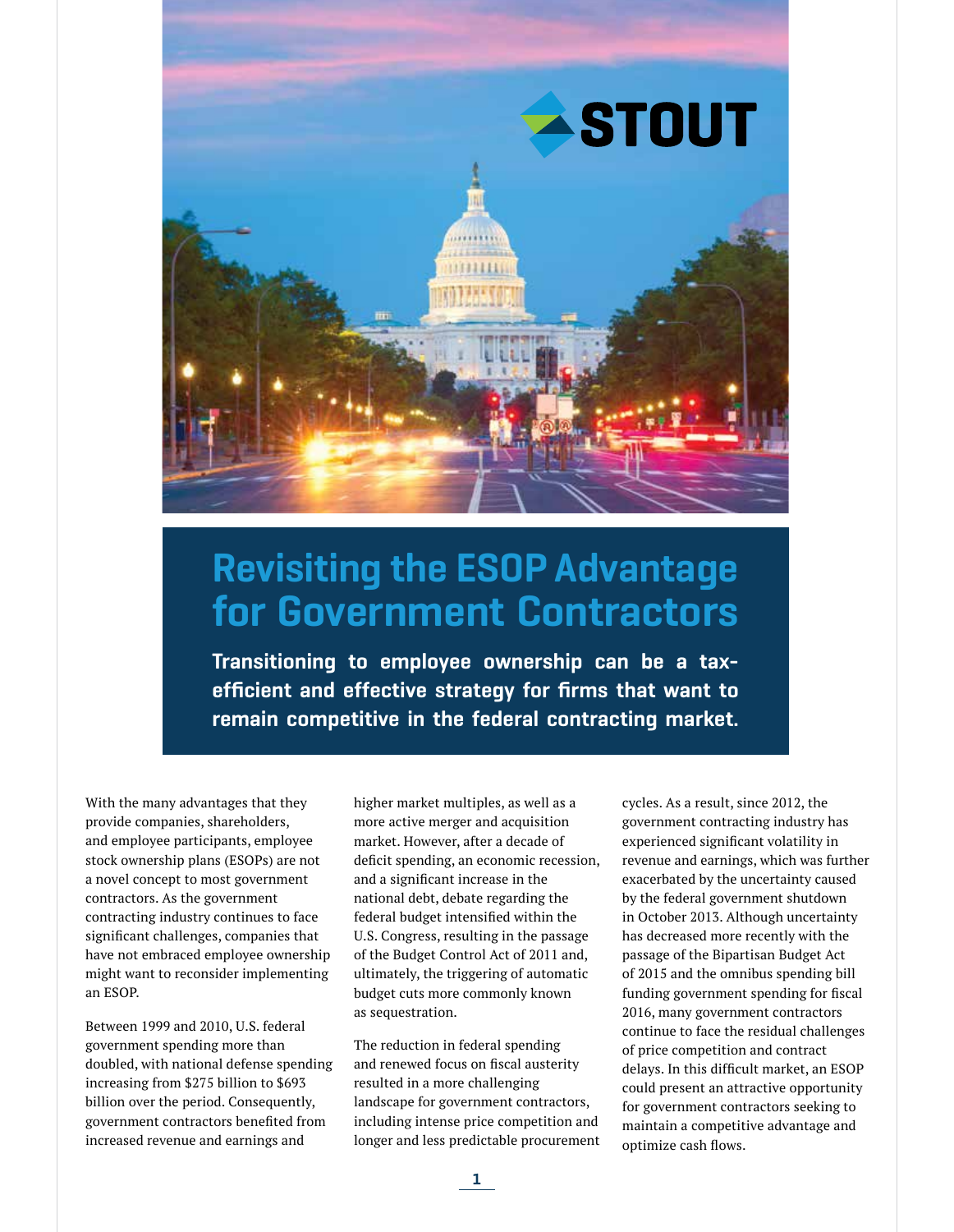An ESOP is a qualified retirement plan that facilitates the transition of a company's ownership from its current shareholders to its employees. ESOPs provide the sellers with a tax-efficient solution to succession planning and flexible transaction structures. Employees, often at no cost to them, are able to participate in the future success of the firm through equity ownership. Studies show that employee-owned companies benefit from higher worker productivity and certain tax advantages that ultimately result in improved cash flow. In fact, more than 9,600 companies in the United States already benefit from employee ownership, and the rewards are potentially more attractive for government contractors.

## An Exit Strategy Worth **Considering**

The transition from active executive to passive investor, retirement, or another venture can be challenging for any business owner. The decision on how to appropriately exit a business can be equally strenuous, especially when presented with various options. Relative to most liquidity alternatives, by selling to an ESOP, owners typically have more flexibility as it relates to transitioning their ownership stake as well as their future role in management. In many instances, owners prefer to gradually transition responsibilities to a new generation of management. Unlike a typical sale to a strategic or private equity buyer, an owner can sell a minority ownership interest to an ESOP, thereby allowing the owner to maintain control of the business, achieve some desired liquidity, and participate in the future appreciation of the business, while also providing employee participants with an equity interest.

A sale to an ESOP is especially attractive to companies that largely benefit from small business set-aside contracts. The typical buyer in the government contracting M&A market has already achieved a size that

restricts its ability to secure small business set-aside work, thereby limiting the potential field of buyers for companies that benefit from set-aside contracts. By selling to an ESOP, shareholders are able to obtain full or partial liquidity while the company maintains its small business status.

By selling at least 30% of the stock of a C corporation to an ESOP, an owner can defer capital gains taxes by investing the proceeds in certain qualified securities. If the seller holds on to these securities until death, their basis is stepped up to market value and capital gains taxes are avoided. It is also possible for the seller to create an actively traded portfolio by investing the proceeds in certain qualifying floating rate notes, which banks typically consider sufficient collateral to lend against at minimal cost. Because of this unique tax benefit, the after-tax proceeds earned in a sale to an ESOP are often equal to, and can potentially exceed, the after-tax proceeds from the sale to a third-party buyer.

### A Right Fit for Government Contractors

A company can reduce or eliminate its tax burden by implementing an ESOP since contributions of cash and stock of up to 25% of qualified payroll are tax deductible. Because labor costs make up a significant portion of a government contractor's operating expenses, the annual contribution limit is typically at the higher end of the range when compared with other employee-owned companies of similar size. Even when an ESOP borrows funds to finance a stock purchase, contributions to the ESOP that are used to repay the principal are tax deductible, along with the portion that is used to repay interest.

# 100%

By embracing employee ownership, a government contractor could counteract those market forces with ESOP-specific tax benefits, which are most significant for S corporations that are 100% owned by an ESOP.

In an increasingly competitive and regulated industry, profit margins for government contractors have faced downward pressure, ultimately resulting in lower cash flows available to reinvest in the business or reward shareholders. By embracing employee ownership, a government contractor could counteract those market forces with ESOP-specific tax benefits, which are most significant for S corporations that are 100% owned by an ESOP. S corporations pass income through to their shareholders, who are then responsible for paying the appropriate taxes. When the sole shareholder is a tax-exempt entity, like an ESOP, federal taxes are completely eliminated.

When providing products or services to the federal government, companies must be conscious of which costs can be charged to the contract. These costs generally fall into two categories: allowable and unallowable. In the case of ESOPs, federal rules state that contributions of both cash and stock are allowable so long as they are not excessive and are distributed to

2